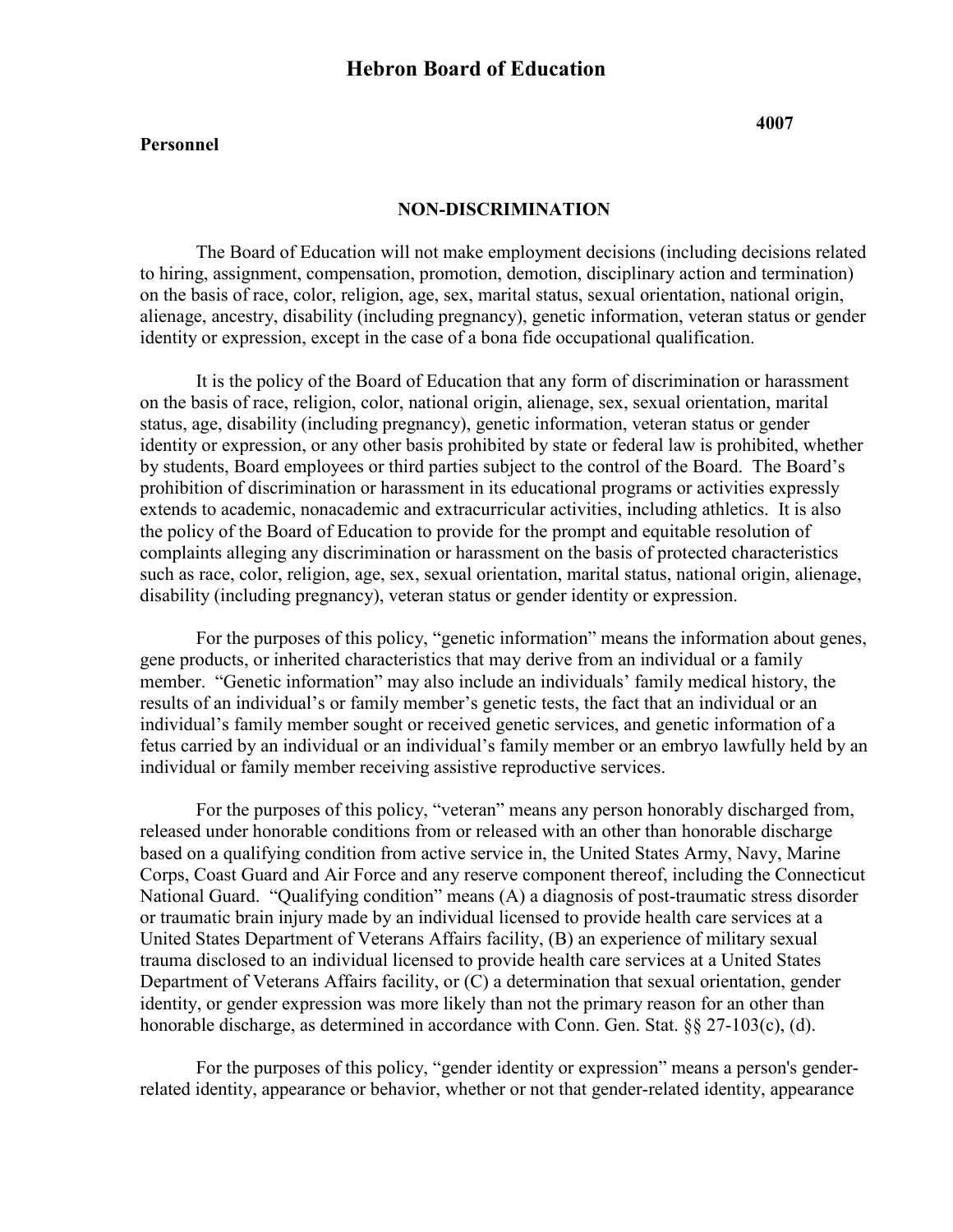or behavior is different from that traditionally associated with the person's physiology or assigned sex at birth, which gender-related identity can be shown by providing evidence including, but not limited to, medical history, care or treatment of the gender-related identity, consistent and uniform assertion of the gender-related identity or any other evidence that the gender-related identity is sincerely held, part of a person's core identity or not being asserted for an improper purpose.

For the purposes of this policy, "race" is inclusive of ethnic traits historically associated with race, including but not limited to, hair texture and protective hairstyles. "Protective hairstyles" includes, but is not limited to, wigs, headwraps and hairstyles such as individual braids, cornrows, locs, twists, Bantu knots, afros and afro puffs.

Any employee wishing to file a complaint regarding discrimination or harassment may obtain a copy of the Board's complaint procedures and complaint form which are included in the Board's Administrative Regulations Regarding Non-Discrimination/Personnel. These regulations accompany Board Policy # 4007, Non-Discrimination, and are available online at https://www.hebron.k12.ct.us/board of education/policies or upon request from the main office of any district school.

If a complaint involves allegations of discrimination or harassment based on reasons such as gender/sex, gender identity, sexual orientation, or disability, such complaints will be handled under other appropriate policies (e.g., Policy # 4011, Sex Discrimination/Harassment in the Workplace.)

Any employee also may file a complaint with the Office for Civil Rights, U.S. Department of Education ("OCR"):

Office for Civil Rights, Boston Office U.S. Department of Education 8th Floor 5 Post Office Square Boston, MA 02109- 3921 (617) 289-0111 http://www2.ed.gov/about/offices/list/ocr/docs/howto.html

Employees may also file a complaint regarding employment discrimination or harassment with the Equal Employment Opportunity Commission:

Equal Employment Opportunity Commission, Boston Area Office John F. Kennedy Federal Building 475 Government Center Boston, MA 02203 (800-669-4000)

Employees may also file a complaint with the Connecticut Commission on Human Rights and Opportunities: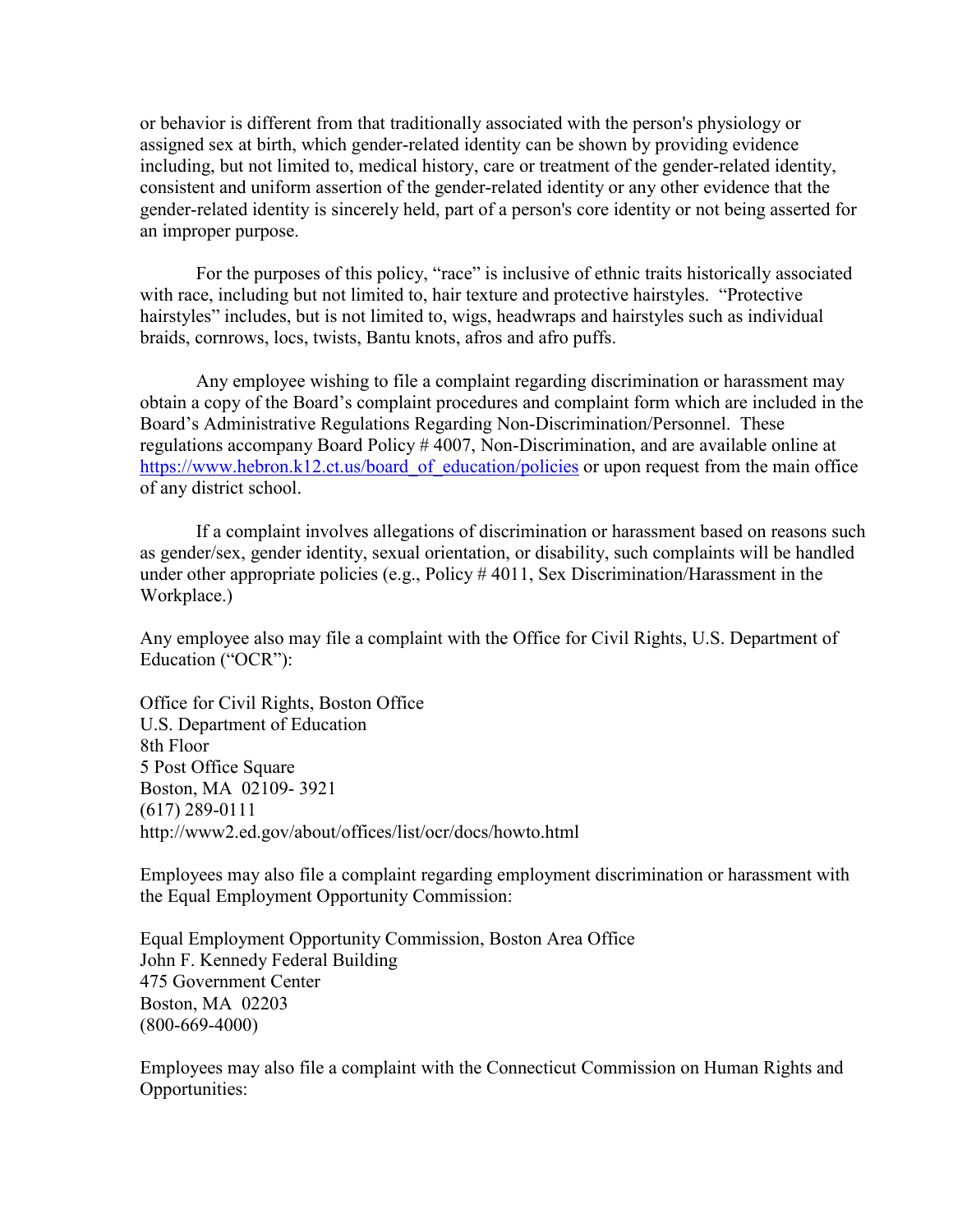Connecticut Commission on Human Rights and Opportunities 450 Columbus Blvd. Hartford, CT 06103-1835 (860-541-3400 or Connecticut Toll Free Number 1-800-477-5737)

Anyone who has questions or concerns about this policy, and/or who may wish to request or discuss accommodations based on religion, and/or who would like a copy of the Board's complaint procedures or complaint forms related to claims of discrimination or harassment, may contact the Title IX Coordinator for the Hebron Board of Education, the Director of Educational Services, whose office is located at 580 Gilead St, Hebron CT 06248 and whose telephone number is (860) 228-2577.

Anyone who has questions or concerns about this policy, and/or who may wish to request or discuss accommodations based on religion, and/or who would like a copy of the Board's complaint procedures or complaint forms related to claims of discrimination or harassment, may contact the Board's Title IX Coordinator, the Director of Educational Services, whose office is located at 580 Gilead St, Hebron CT 06248 and whose telephone number is (860) 228-2577.

Anyone who has questions or concerns about the Board's policies regarding discrimination or harassment on the basis of disability, and/or who may wish to request or discuss accommodations for a disability, may contact the Board's Section 504/ADA Coordinator, the Director of Educational Services, whose office is located at 580 Gilead St, Hebron CT 06248 and whose telephone number is (860) 228-2577.

Legal References:

Title VI of the Civil Rights Act of 1964, 42 U.S.C. § 2000d et seq. Title VII of the Civil Rights Act of 1964, 42 U.S.C. § 2000e et seq. Title IX of the Education Amendments of 1972, 20 U.S.C. § 1681 et seq. Age Discrimination in Employment Act, 29 U.S.C. § 621 Americans with Disabilities Act, 42 U.S.C. § 12101 Section 504 of the Rehabilitation Act of 1973, 29 U.S.C. § 794 Title II of the Genetic Information Nondiscrimination Act of 2008, Pub.L.110- 233, 42 U.S.C. § 2000ff; 29 CFR 1635.1 et seq. Connecticut General Statutes § 1-1n, "Gender Identity or Expression" defined Connecticut General Statutes § 10-153. Discrimination on basis of sex, gender or expression or marital status prohibited Connecticut General Statutes § 27-103 Connecticut General Statutes § 46a-51, Definitions Connecticut General Statutes § 46a-58, Deprivation of rights Connecticut Fair Employment Practices Act, Connecticut General Statutes § 46a-60 Connecticut General Statutes § 46a-81a, Sexual orientation discrimination: Definitions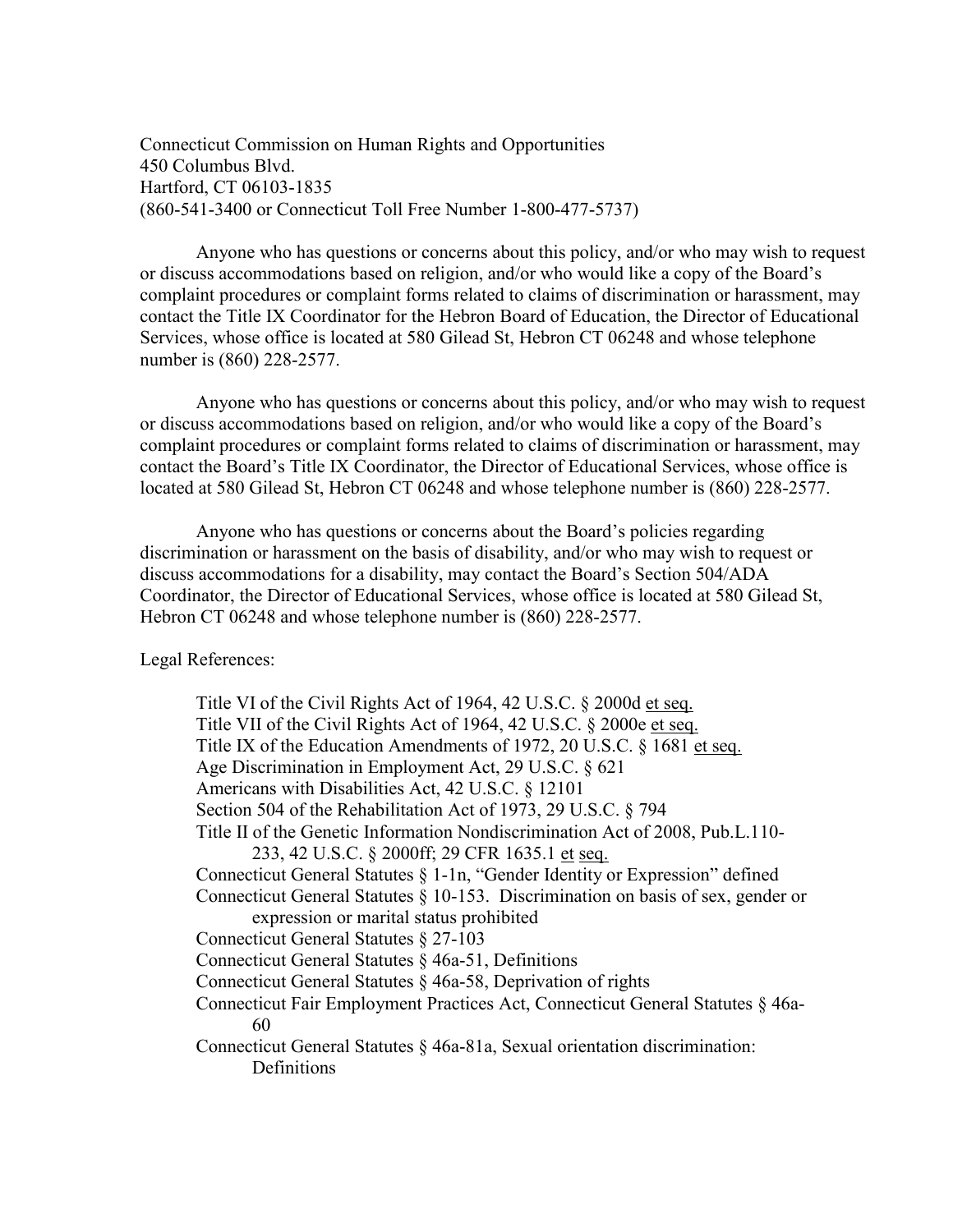Connecticut General Statutes § 46a-81c, Sexual orientation discrimination: Employment

Public Act No. 21-79, "An Act Redefining 'Veteran' and Establishing a Qualifying Review Board"

ADOPTED: 1/10/19 REVISED: 6/11/20, 3/15/21, 9/3/21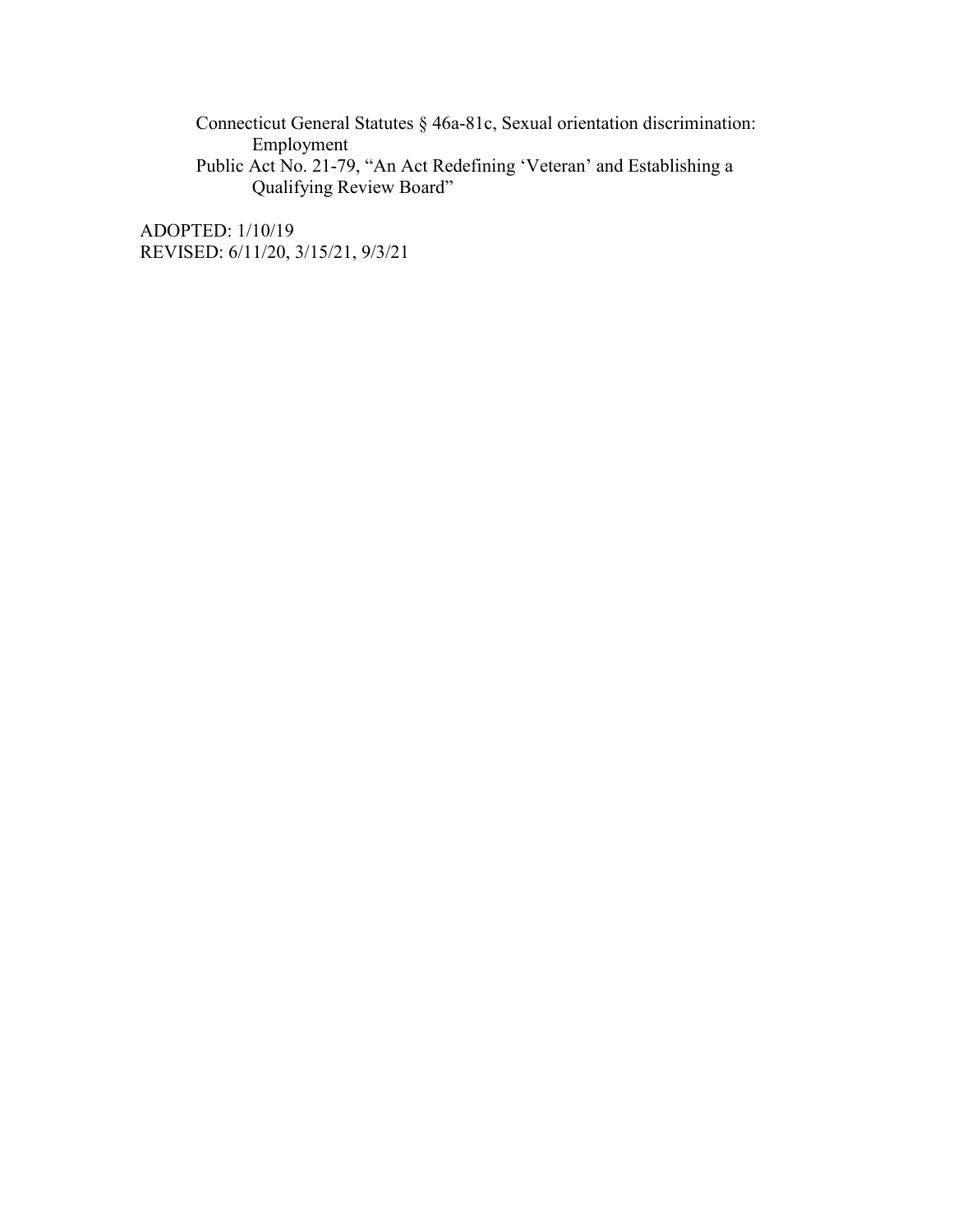## **ADMINISTRATIVE REGULATIONS REGARDING DISCRIMINATION COMPLAINTS (PERSONNEL)**

It is the policy of the Hebron Board of Education that any form of discrimination or harassment on the basis of protected characteristics such as race, color, religion, age, sex, sexual orientation, marital status, national origin, alienage, disability (including pregnancy), genetic information, veteran status or gender identity or expression is forbidden, whether by students, Board employees or third parties subject to the control of the Board. Students, Board employees and third parties are expected to adhere to a standard of conduct that is respectful of the rights of all members of the school community.

It is the express policy of the Board to provide for the prompt and equitable resolution of complaints alleging any discrimination or harassment on the basis of protected characteristics such as race, color, religion, age, sex, marital status, sexual orientation, national origin, alienage, ancestry, disability (including pregnancy), genetic information, veteran status or gender identity or expression.

If a complaint involves allegations of discrimination or harassment based on reasons such as gender/sex, gender identity, sexual orientation, or disability, such complaints will be handled, as appropriate, in accordance with other Board policies (e.g., Policy # 4011, Sex Discrimination/Harassment in the Workplace (Personnel), and Section 504/ADA (Personnel)).

Preferably, complaints should be filed within thirty (30) calendar days of the alleged occurrence. Timely reporting of complaints facilitates the investigation and resolution of such complaints. The district will investigate such complaints promptly and equitably, and will take corrective action when allegations are verified.

The district will not tolerate any reprisals or retaliation that occur as a result of the good faith reporting of charges of harassment or discrimination on the basis of race, color, religion, age, sex, sexual orientation, marital status, national origin, alienage, disability (including pregnancy), genetic information, gender identity or expression, or veteran status. Any such reprisals or retaliation will result in disciplinary action against the retaliator, and other corrective actions as appropriate.

The school district will periodically provide staff development for district administrators and periodically distribute this Policy and implementing Administrative Regulations to staff and students in an effort to maintain an environment free of harassment and discrimination.

### Complaint Procedure

As soon as an individual feels that he or she has been subjected to discrimination or harassment on the basis of race, color, religion, age, sex, sexual orientation, marital status, national origin, alienage, ancestry, disability, pregnancy, genetic information, veteran status, or gender identity or expression he/she should make a written complaint to the Superintendent or designee.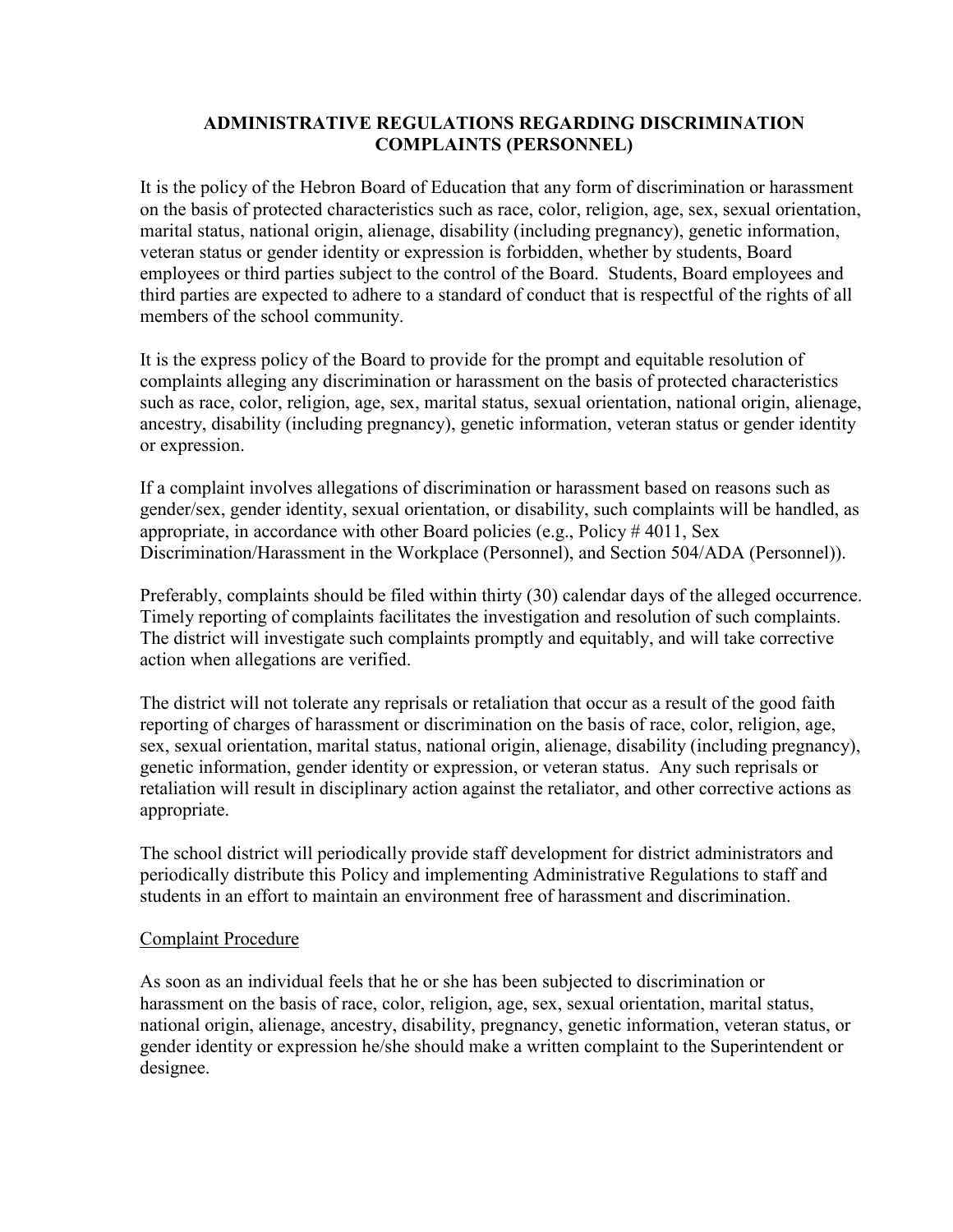If the complaint being filed is against the Superintendent, the complaint should be filed with the Board Chair, who will take appropriate steps, such as retaining an independent investigator, to cause the matter to be investigated in a manner consistent with the Board's non-discrimination policy and regulation. If either the Superintendent or any other party to the complaint is not satisfied with the findings and conclusions of the investigation, within (30) calendar days of receiving the findings, such party may present the complaint and written outcome to the Board Chair, who will take appropriate steps, such as retaining an independent investigator different from the investigator who investigated the complaint, to cause the matter to be reviewed in a manner consistent with the Board's non-discrimination policy and regulation.

The individual and any respondent (if applicable) will be provided a copy of the Board's policy and regulation and made aware of the individual's rights under this policy and regulation. In the event the Superintendent or designee receives a complaint alleging discrimination or harassment based on gender/sex, gender identity, sexual orientation, disability, or pregnancy, the Superintendent or designee shall follow the procedures identified in the appropriate Board policies ((e.g., Policy #4011, Sex Discrimination/Harassment in the Workplace (Personnel); Policy #4014, Section 504/ADA (Personnel)), where applicable, rather than the complaint procedures provided in this policy.

The complaint should state the:

- A. Name of the complainant,
- B. Date of the complaint,
- C. Date(s) of the alleged harassment/discrimination,
- D. Name(s) of the harasser(s) or discriminator(s),
- E. Location where such harassment/discrimination occurred,
- F. Names of any witness(es) to the harassment/discrimination,
- G. Detailed statement of the circumstances constituting the alleged harassment/discrimination; and
- H. Proposed remedy.

Any individual who makes an oral complaint of harassment or discrimination will be provided a copy of this regulation and will be requested to make a written complaint pursuant to the above procedure. If an individual is unable to make a written complaint, the staff member receiving the oral complaint will either reduce the complaint to writing or assist the individual with completing the written complaint form.

All complaints received by staff members are to be forwarded immediately to the Superintendent or designee. Upon receipt of a complaint alleging harassment or discrimination under this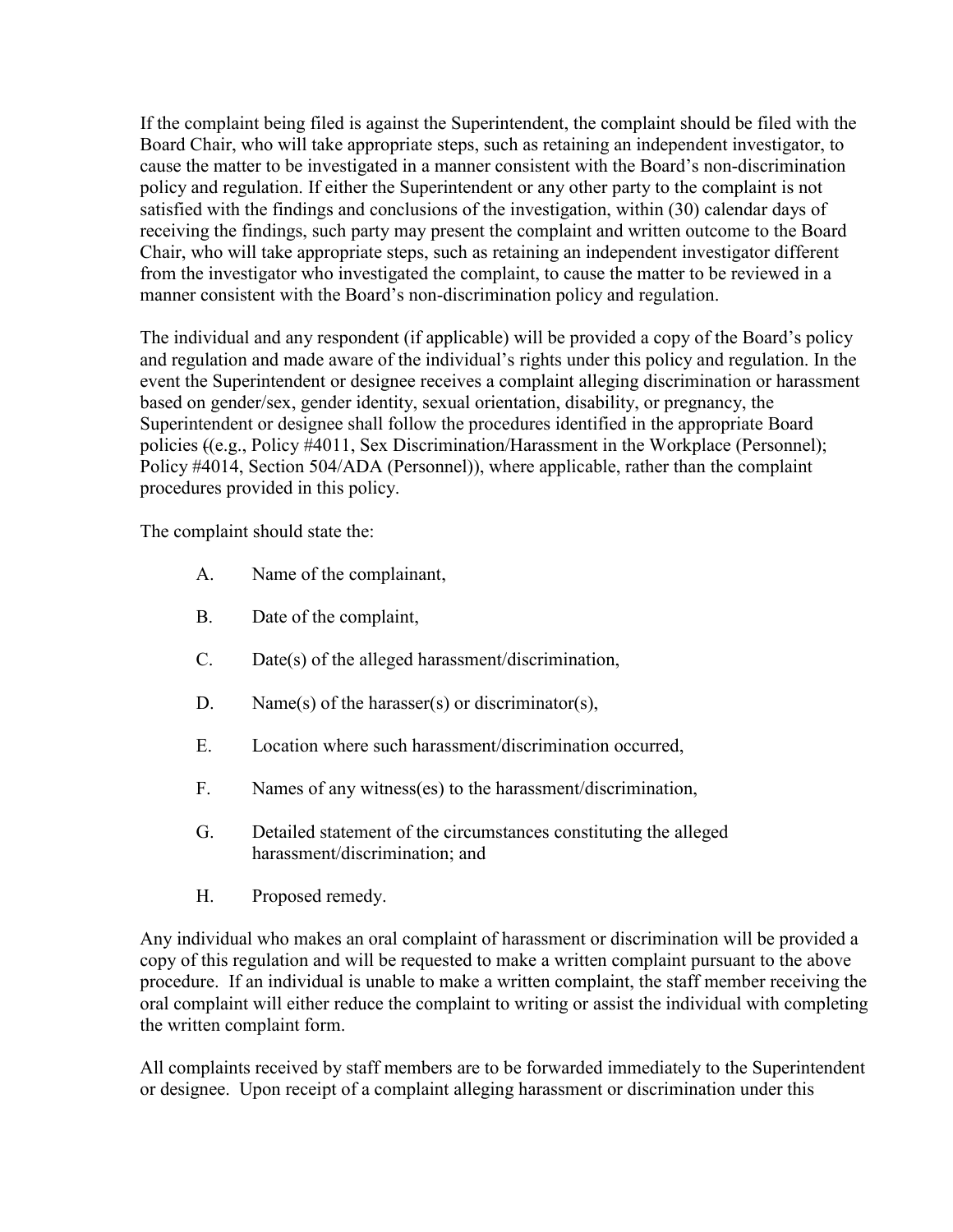complaint procedure, the Superintendent or designee shall promptly investigate the complaint. During the course of the investigation, the investigator shall interview or consult with all individuals reasonably believed to have relevant information, including the complainant, the alleged harasser/discriminator ("respondent") and any witnesses to the conduct. Complaints will be investigated promptly within the timeframes identified below. Timeframes may be extended as needed given the complexity of the investigation, availability of individuals with relevant information and/or other extenuating circumstances. Confidentiality will be maintained by all persons involved in the investigation to the extent possible, as determined by the investigator.

Upon receipt of a written complaint of discrimination or harassment, the investigator should:

- 1. offer to meet with the complainant and respondent (if applicable) within ten (10) business days (provided that such timeframe may be reasonably extended based on the availability of necessary witnesses and/or participants, the complexity of the investigation, and/or other extenuating circumstances) to discuss the nature of the complaint, identify individuals the complainant believes has relevant information, and obtain any relevant documents the complainant may have;
- 2. provide the complainant and respondent (if applicable) with a copy of the Board's nondiscrimination policy and accompanying regulations;
- 3. investigate the factual basis of the complaint, including, as applicable, conducting interviews with individuals deemed relevant to the complaint;
- 4. conduct an investigation that is adequate, reliable, and impartial. Investigate the factual basis for the complaint, including conducting interviews with individuals with information and review of documents relevant to the complaint;
- 5. maintain confidentiality to the extent practicable throughout the investigative process, in accordance with state and federal law;
- 6. communicate the outcome of the investigation in writing to the complainant and respondent (if any) (to the extent permitted by state and federal confidentiality requirements), within thirty (30) business days (provided that such timeframe may be reasonably extended based on the availability of necessary witnesses and/or participants, the complexity of the investigation, and/or other extenuating circumstances) from the date the complaint was received by the Superintendent's office. The complainant and respondent (if any) shall be notified of such extension. The written notice shall include a finding whether the complaint was substantiated and if so, shall identify, to the extent possible, how the district will remedy the discrimination or harassment, adhering to the requirements of state and federal law;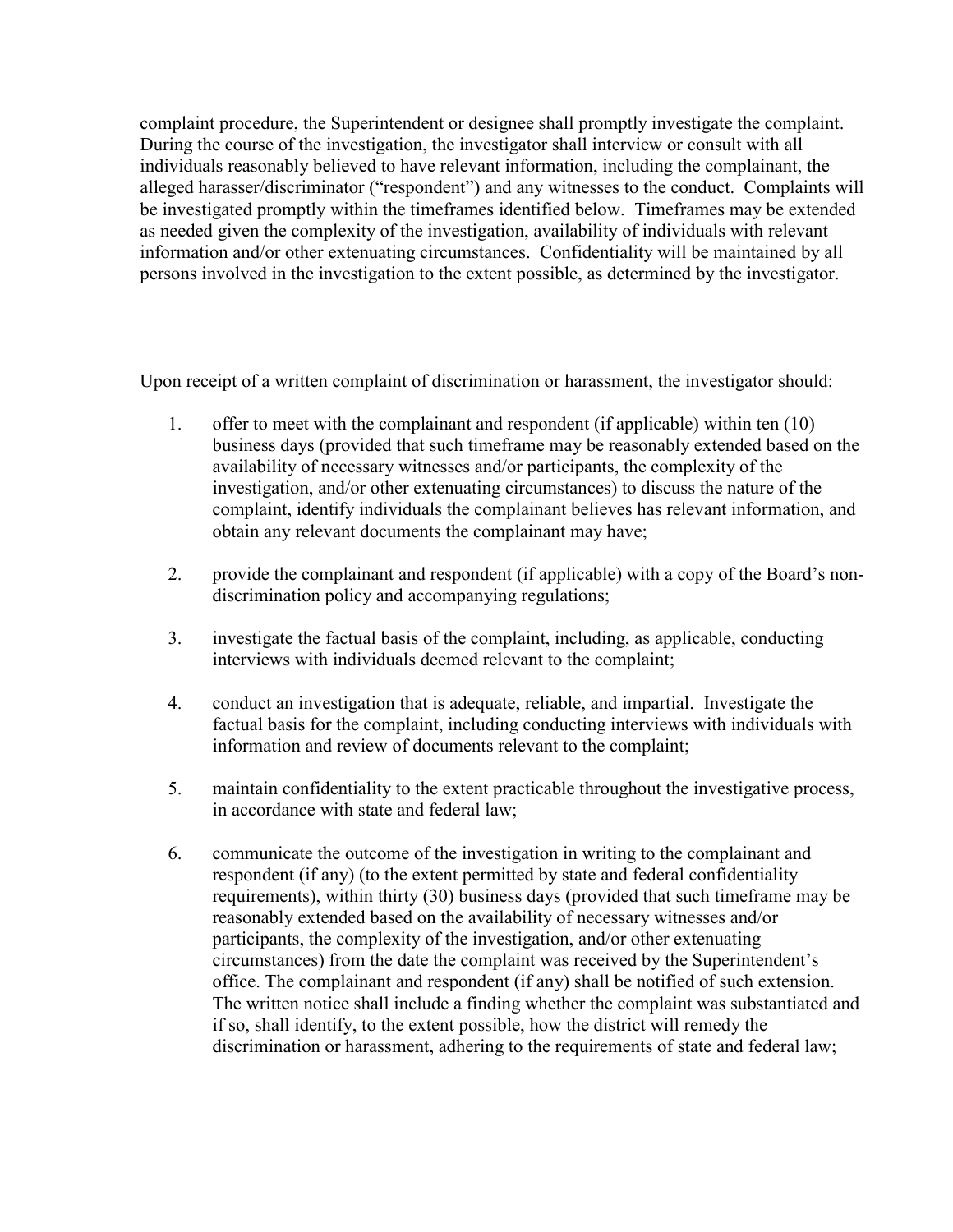- 7. if a complaint is made during summer recess, the complaint will be reviewed and addressed as quickly as possible given the availability of staff and/or other individuals who may have information relevant to the complaint. If fixed timeframes cannot be met, the complainant and respondent (if any) will receive notice and interim measures may be implemented as necessary (see sub-paragraph 6);
- 8. whenever allegations are verified, ensure that appropriate corrective action is taken (including, but not limited to, disciplinary action) aimed at preventing the recurrence of the discrimination or harassment. Corrective action should include steps to avoid continuing discrimination or harassment;
- 9. if either party to the complaint is not satisfied with the findings and conclusions of the investigation, such party may present the complaint and written outcome to the Superintendent within thirty (30) calendar days of receiving the findings. Upon review of a written request from the party requesting an appeal, the Superintendent shall review the investigative results of the investigator and determine if further action and/or investigation is warranted. Such action may include consultation with a designated investigator (if applicable), complainant, and respondent (if any) and meeting with appropriate individuals to attempt to resolve the complaint, or a decision affirming or overruling a designated investigator's conclusions or findings (if applicable). The Superintendent shall provide written notice to the complainant and respondent (if any) of the proposed actions within fifteen (15) business days (provided that such timeframe may be reasonably extended based on the availability of necessary witnesses and/or participants, the complexity of the investigation, and/or other extenuating circumstances) following the receipt of the written request for review.

Any employee also may file a complaint with the Office for Civil Rights, U.S. Department of Education ("OCR"):

Office for Civil Rights, Boston Office U.S. Department of Education 8th Floor 5 Post Office Square Boston, MA 02109- 3921 (617) 289-0111 http://www2.ed.gov/about/offices/list/ocr/docs/howto.html

Employees may also file a complaint regarding employment discrimination or harassment with the Equal Employment Opportunity Commission:

Equal Employment Opportunity Commission, Boston Area Office John F. Kennedy Federal Building 475 Government Center Boston, MA 02203 (800-669-4000)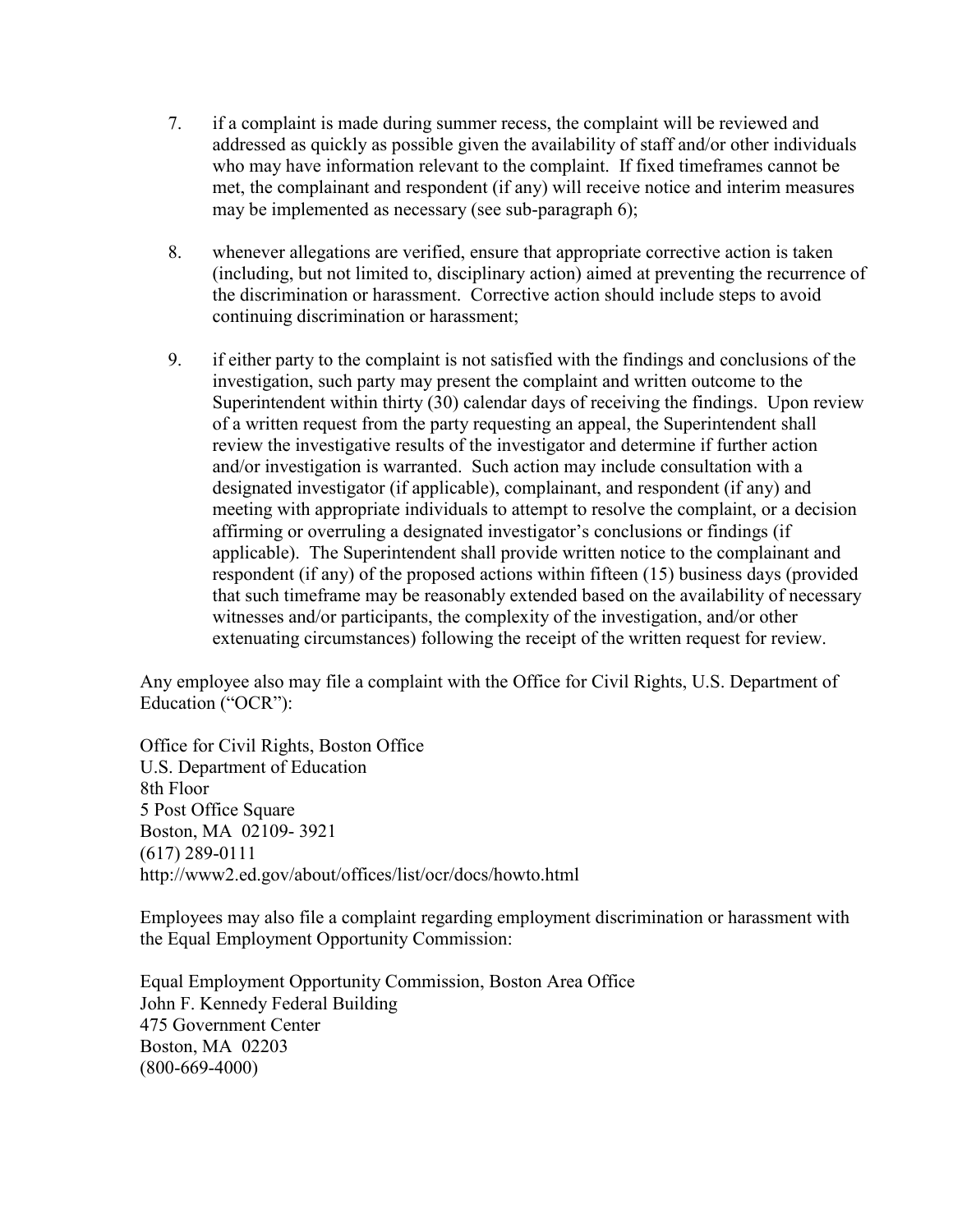Employees may also file a complaint with the Connecticut Commission on Human Rights and Opportunities:

Connecticut Commission on Human Rights and Opportunities 450 Columbus Blvd. Hartford, CT 06103-1835 (860-541-3400 or Connecticut Toll Free Number 1-800-477-5737)

Anyone who has questions or concerns about this policy, and/or who may wish to request or discuss accommodations based on religion, and/or who would like a copy of the Board's complaint procedures or complaint forms related to claims of discrimination or harassment, may contact the Title IX Coordinator for the Hebron Board of Education, the Director of Educational Services, whose office is located at 580 Gilead St, Hebron CT 06248 and whose telephone number is (860) 228-2577.

Anyone who has questions or concerns about this policy, and/or who may wish to request or discuss accommodations based on religion, and/or who would like a copy of the Board's complaint procedures or complaint forms related to claims of discrimination or harassment, may contact the Board's Title IX Coordinator, the Director of Educational Services, whose office is located at 580 Gilead St, Hebron CT 06248 and whose telephone number is (860) 228-2577.

Anyone who has questions or concerns about the Board's policies regarding discrimination or harassment on the basis of disability, and/or who may wish to request or discuss accommodations for a disability, may contact the Board's Section 504/ADA Coordinator, the Director of Educational Services, whose office is located at 580 Gilead St, Hebron CT 06248 and whose telephone number is (860) 228-2577.